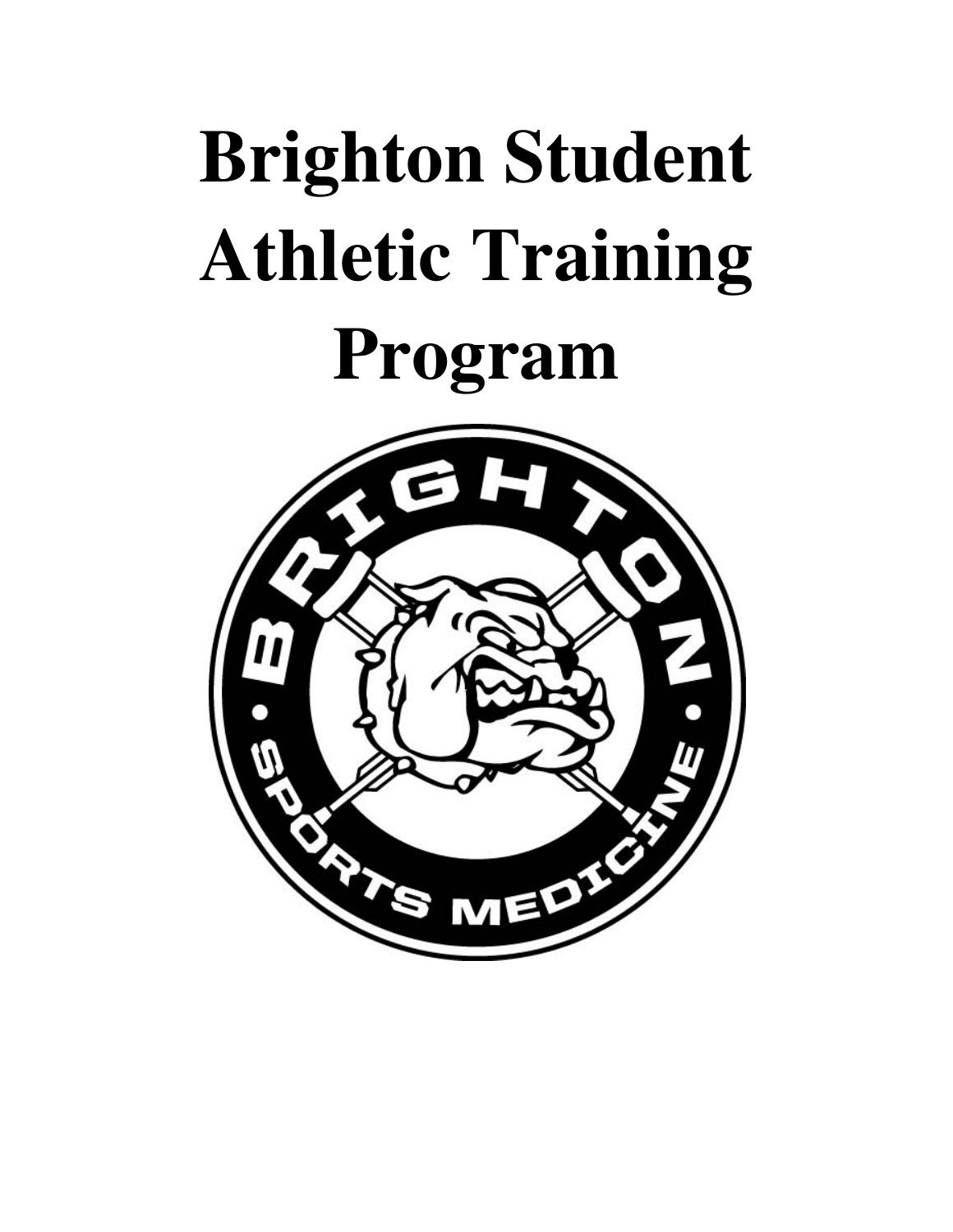# Welcome

Thank you for your interest in the BHS athletic training program. Your assistance is vital to the athletic program. This is a serious time commitment so if you feel unable to make practices and games please let me know so we can work out a schedule. I am excited to get to know you and teach you the skills needed to become a great athletic training student. We are going to have a great year!

 $\sim$ Lisa

# Purpose of the Athletic Training Program

Education:

 To give students the opportunity to deal with on the field injuries and to gain a perspective of the athletic training profession.

Service:

 The purpose of the Brighton Athletic Training Program is to aid in the:

- Prevention of athletic injuries
- Recognize and care for injuries
- Refer injured athletes to the appropriate medical specialist
- Rehabilitate the athlete so they may return to play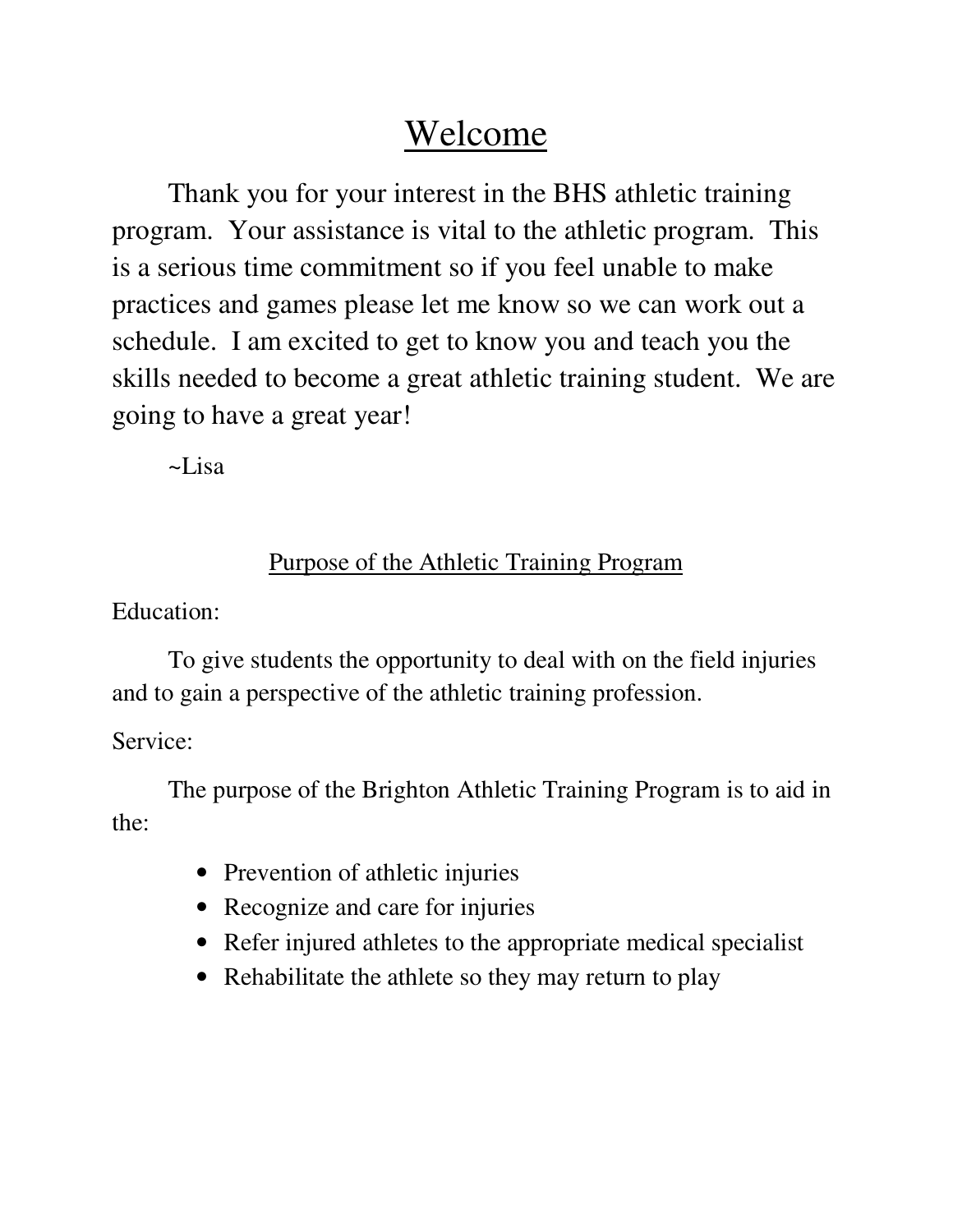# Policy Governing Student Athletic Trainers

- a. Student athletic trainers must be in good academic standing
- b. The head athletic trainer will clear student ATs for enrollment/dismissal
- c. Sport assignments or reassignments may be made at the discretion of the head athletic trainer
- d. SATs are assigned to their specific duties according to the present needs as determined by the head athletic trainer
- e. All SATs are required to report before the school year begins to assist with two-a-day football practices
- f. SATs are expected and required to report for assigned shifts each prescribed days unless properly excused
- g. The head athletic trainer reserves the right to dismiss a student immediately if conduct or violation merits such action

## Student Role in BHS Athletic Training Program

As a student athletic trainer you will be representing the Athletic Training Program, Brighton Athletics, and Brighton High School. SATs must be able to maintain a high level of proficiency in the classroom as well as the athletic training room. SATs must act professionally at all times. The SATs must show respect to players, coaches, and other SATs.

- a. When the head athletic trainer is not in the training room the office must be LOCKED.
- b. Treatment hours will take place after school.
- c. Athletes who are in season, have a game that day, have a bus to catch, etc. will have first priority in the training room
- d. Athletes are not allowed to take equipment from the athletic training room unless given permission by the head athletic trainer
- e. What you hear in the training room stays in the training room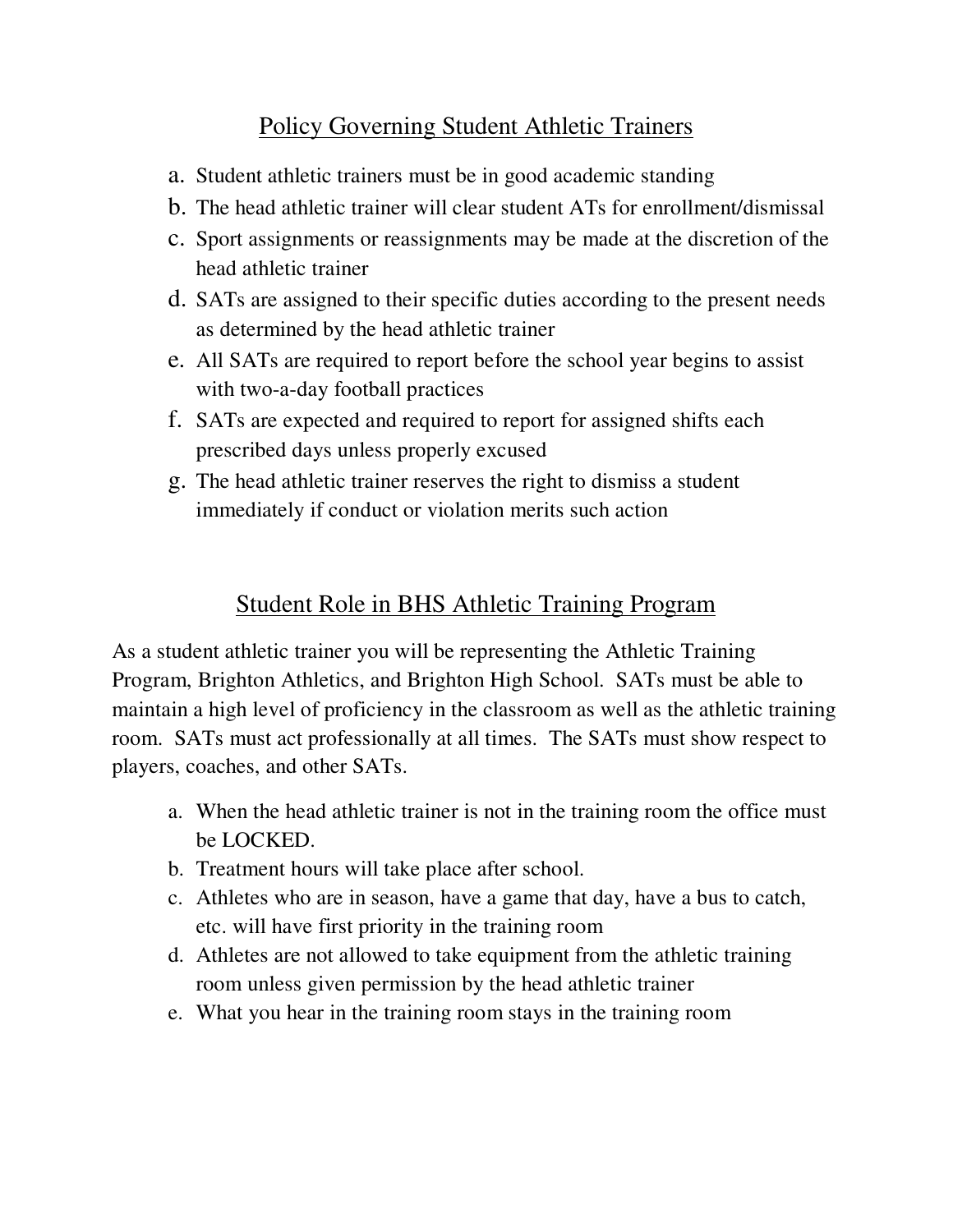## Dress Code

- a. No open toed shoes or heels
- b. No dresses or skirts
- c. No low cut shirts or extremely short or spandex shorts
- d. While covering an event SATs must wear their athletic training shirt and khaki pants or appropriate length shorts
- e. During cold days sweatshirts, coats, hats etc. may be worn. Stay warm!

### Student Athletic Trainer and Head Athletic Trainer

- 1. Role with the head athletic trainer
	- a. Carry out all instructions
	- b. Ask questions and seek information. Never be afraid to ask
	- c. Communicate if you cannot be at an event. Let head athletic trainer know in a timely fashion if you cannot be somewhere or if you are going to be late
	- d. Let head athletic trainer know if you are aware of an injured athlete
- 2. Role with coaches
	- a. Show respect at all times
	- b. Never discuss an injury with a coach, that is a job for the head athletic trainer
	- c. If a problem occurs with a coach let the head athletic trainer know as soon as possible
- 3. Student athletic trainer and student athlete
	- a. It is important to remain professional even though you may be friends with the student athlete
	- b. Do not give special treatment to any one athlete
	- c. Leave any drama you may have with a student athlete at the door